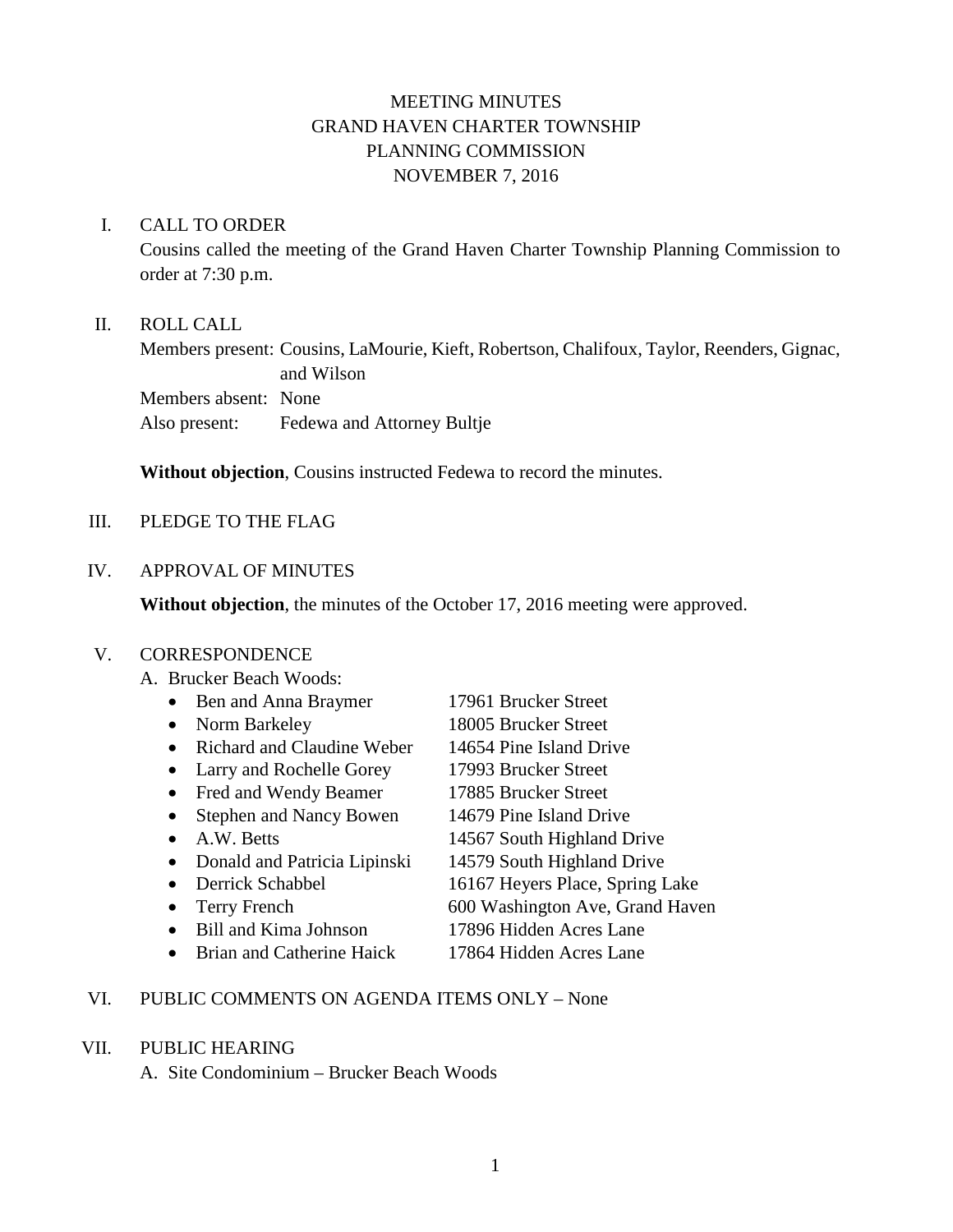Fedewa provided an overview through a memorandum dated November  $4<sup>th</sup>$ . Additionally, Fedewa noted the following:

- Site condominiums do not equal multi-family residential.
- Developer is proposing 7 single family dwellings, and no multi-family dwellings.

The developer, Steve Davis; Westshore Consulting Surveyor, Stephen Vallier; and attorney, Robb Robbins were present and available to answer questions. The following items were noted by Robbins during the developer's presentation:

- Regarding comparative lot sizes, it was noted if the 13 acre parcel owned by the land conservancy were removed the average lot size would be smaller.
- Does not believe sidewalks are necessary for this development.
- Desires the smallest buffer possible if the Planning Commission requires a visual buffer.
- Indicated the hash-marks on the plans identify a building envelope that meets setbacks, and should not be interpreted as a tree clear-cutting line.

Cousins opened the public hearing at 7:42 p.m.

- Rick Hunter 17910 Brucker, does not support the development as currently proposed:
	- o Lived in the area for approximately 45 years, and has experienced steady growth including 5 homes on the adjacent Pine Island Drive.
	- o Multi-family condominiums would be a shocking change to the neighborhood.
	- o Calculated, and provided, average lot size information.
	- o Traffic concerns are more related to pedestrians and bicyclists rather than vehicles.
- Richard Weber 14654 Pine Island Drive, does not support the development as currently proposed:
	- o Believes 7 9 homes are not cohesive with neighborhood.
	- o Has concerns regarding stormwater runoff and the amount of hardscaping that would exacerbate an issue. Swales would be better for stormwater disposition.
	- o The pond adjacent to Pine Island Drive is a stormwater retention basin as well. Believes septic leaching and fertilizer use will result in a biomass within the pond.
	- o Confident people will trespass on private property to visit and enjoy the pond adjacent to Pine Island Drive because people are attracted to bodies of water.
	- o Requests the developer perform a water quality study for the area.
- Stephen Bowen 14679 Pine Island Drive, does not support the development as currently proposed:
	- o Moved to area because of the natural wooded area, and new residents deserve to enjoy the natural character just like existing residents.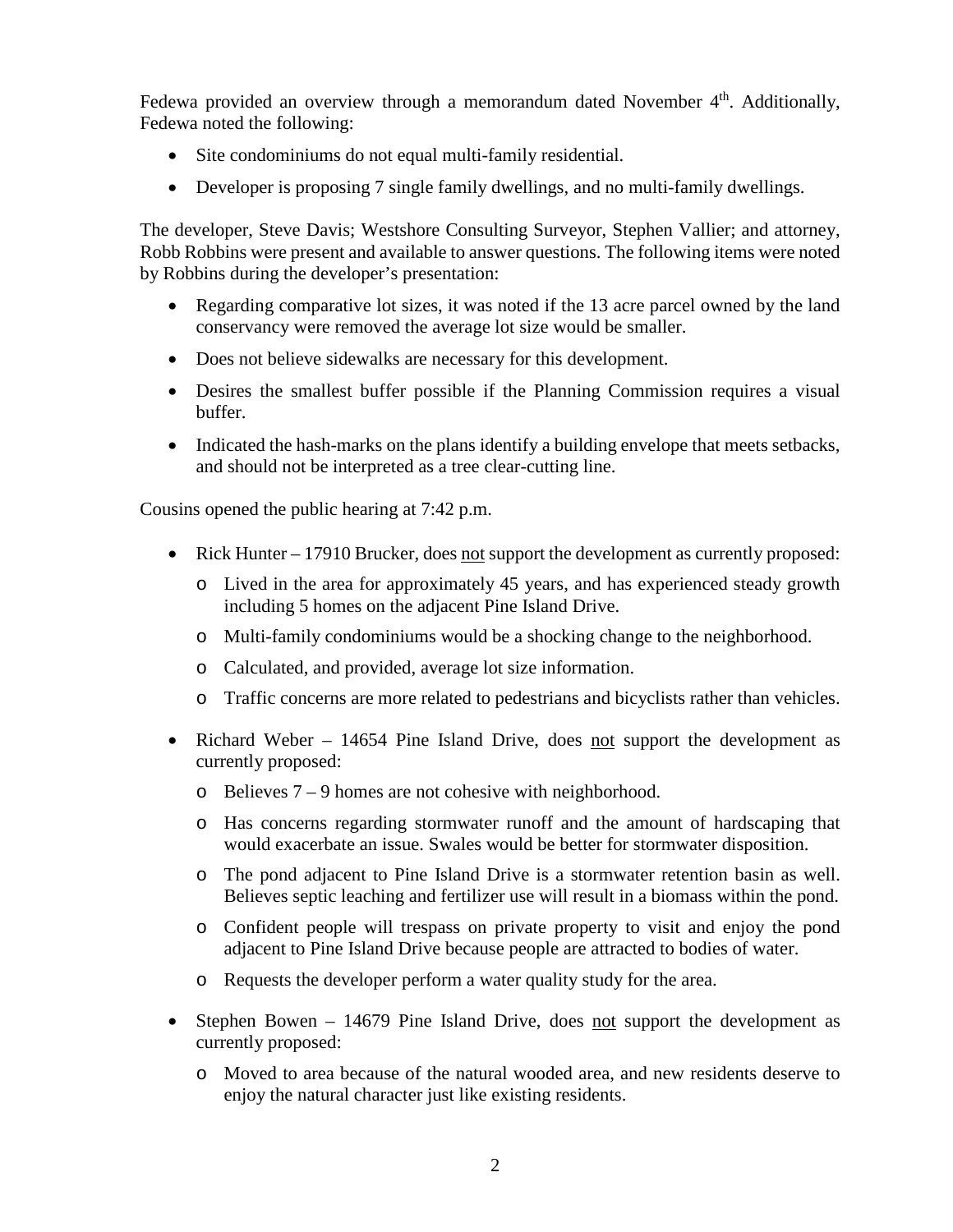- o Feels a high-density development is not cohesive with the neighborhood.
- o The 200' x 200' divided lot could be divided again to create two lots rather than one. Resulting in what appears to be 9 lots rather than the 7 that are proposed. These lots would not be subject to Planned Unit Development requirements, so the land is less protected and the Township does not receive a benefit.
- o Provided data on average lot sizes of the surrounding area.
- o Believes all trees will be clear-cut and removed from the property because a lot of fill-dirt will need to be brought onsite to raise the grade for the road and septic system.
- o Requests a substantial visual buffer be required. Either 50'-70' or 30'-50'.
- Richard Cromwell 18008 Brucker Street, does not support the development as currently proposed:
	- o Feels a high-density development is not cohesive with the neighborhood.
	- o Believes the developer is falsely advertising the property by stating the road-end beach access is 211' in width when it's only 118' by his calculations.
	- o More people accessing the beach will result in erosion and fire hazards.
	- o Stated there is no routine cleanup of the beach, and because there are no public restrooms a public health hazard is present.
	- o Upset about loud parties in the area.
	- o Continues to have unpleasant interactions with beach-goers when he notified them of the rules governing the beach.
- Susan Arminio 18005 Brucker Street, does not support the development as currently proposed:
	- o Beach is already stressed, and if more people use it the stress will grow.
	- o Questions what variances have been given to allow this development to happen.
	- o Does not believe the R-1 zoning district regulations are met.
	- o Feels a high-density development is not cohesive with the neighborhood.
	- o Believes if development is approved a precedence will be set.
- Norman Barkeley 18005 Brucker Street, does not support the development as currently proposed:
	- o Upset with, and cannot trust, the Township because a dwelling was constructed that is too tall for the fire truck to provide fire protection.
	- o More people creates more risk and leads to more fire hazards that can spread quickly and damage homes.
	- o At the beach there too many cars, not enough police, no restrooms, and no trash cleanup.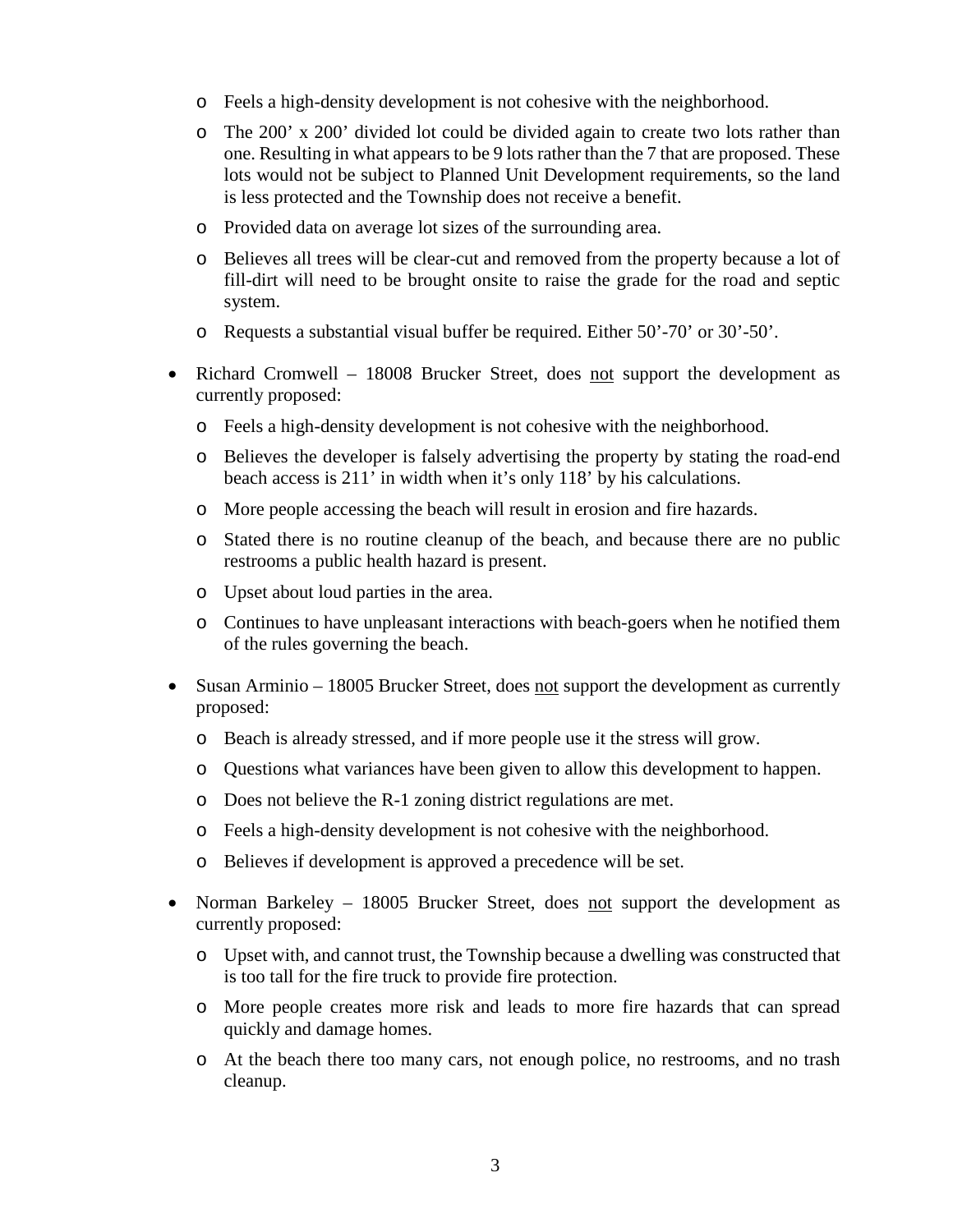- Suzanne Scholl 14315 Lakeshore Drive & 18002 Brucker Street, does not support the development as currently proposed:
	- o Has lived in the area for over 50 years.
	- o Proposed development would have a significant impact on the existing wildlife. Because of the uniqueness of the wildlife the development site is "sacred."
	- o Traffic issues for residents are enormous simply due to visitors constantly turning around in their driveways.
- Brian Haick 17864 Hidden Acres Lane, does not support the development as currently proposed:
	- o Proposed density is uncharacteristic of the area.
	- o Believes too many trees will be removed, which will disrupt the wildlife in the area. Likely to result in the wildlife relocating.
	- o If too many trees are removed, it will negatively affect impervious surface runoff and further reduce stormwater disposition.
	- o Thinks the Vincent Drain will have to be fixed again if this development is approved, which will require the neighborhood to pay for it again.
	- o Opposed to the density, but not the development.
- Anna Braymer 17961 Brucker Street, does not support the development as currently proposed:
	- o Neighborhood has a quaint, wooded feel, which creates the charming character of the area.
	- o Already dealing with short-term rentals in the area, and believes this development would result in more short-term rentals.
	- o Tree removal is problematic.
- Don Lipinski 14579 South Highland Drive, does not support the development as currently proposed:
	- o Has lived in the area for about 40 years, and has transitioned into a full-time resident.
	- o Believes he lives in a "high rent district" because of the proximity to Lake Michigan.
	- o Stated that he has great neighbors, but indicated the Township does nothing to help patrol and maintain the beach so the Township is a bad neighbor. Does not understand why the Buchanan Beach receives the needed attention, but Brucker Beach does not.
	- o Continues to have unpleasant interactions with beach-goers when he notified them of the rules governing the beach.

Cousins closed the public hearing at 8:23 p.m.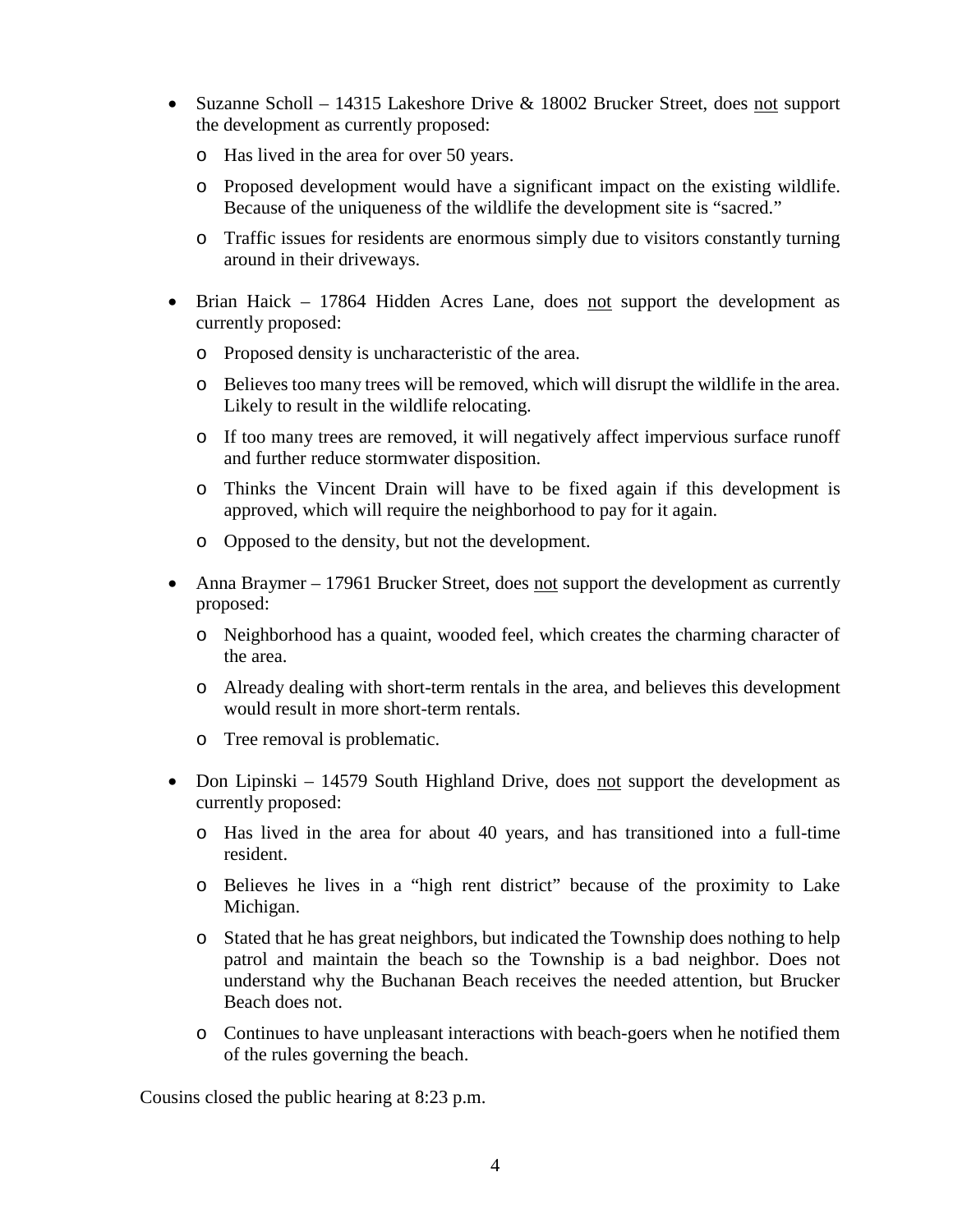### VIII. OLD BUSINESS

A. Site Condominium – Brucker Beach Woods

The application was discussed by Commissioners and focused on:

- Confirmed the DEQ had a pre-application meeting with the developer and received a Letter of No Authority stating that permits are not required unless someone impacts the Critical Dune Area, but the proposed building envelopes do not encroach into the regulated area.
- Private septic systems and drain fields is not ideal, but public sanitary sewer is approximately 3,900 feet away from the site. Developers are only required to extend sanitary sewer if it is located within 2,700 feet.
	- o Private septic systems and drain fields within a subdivision or site condominium development are regulated by the State and are held to a higher standard when compared to Ottawa County regulations.
- Due to concerns raised by neighbors regarding short-term rentals it may behoove the developer to amend the Bylaws to further restrict or prohibit short-term rentals.
- Concerns were raised about stormwater:
	- o Runoff in front yard directed to catch basins, but what about the rear yard?
	- o Will gutters and downspouts be required to direct the stormwater?
	- o Due to the sensitive landscape of this area it may be prudent to accept the Ottawa County Water Resources Commissioners recommendation that individual dry bio-swales be utilized rather than a single retention basin.
	- o Agree that removing too many trees will negatively affect stormwater disposition.
- Cannot require off-site improvements such as installing a fence to prevent the possibility of people trespassing onto adjacent property. Can only require natural buffers to afford visual screening.
- At the request of the Planning Commission, Fedewa explained that Buchanan Beach and Brucker Beach are treated differently for a very specific reason. In the mid-1990's there was an adverse possession dispute between property owners at the Buchanan road-end and the Ottawa County Road Commission (OCRC) as it related to the rightof-way. A lawsuit was filed, and eventually all parties consented the OCRC would maintain ownership, but certain signage, fencing, restrooms, and a beach attendant would be required. Furthermore, those property owners agreed to have the cost of the improvements and employee be specially assessed against their property taxes.
- The previously divided 200' x 200' lot does appear to be an eighth, possibly ninth, lot within this development. Although this was not intentional the resulting development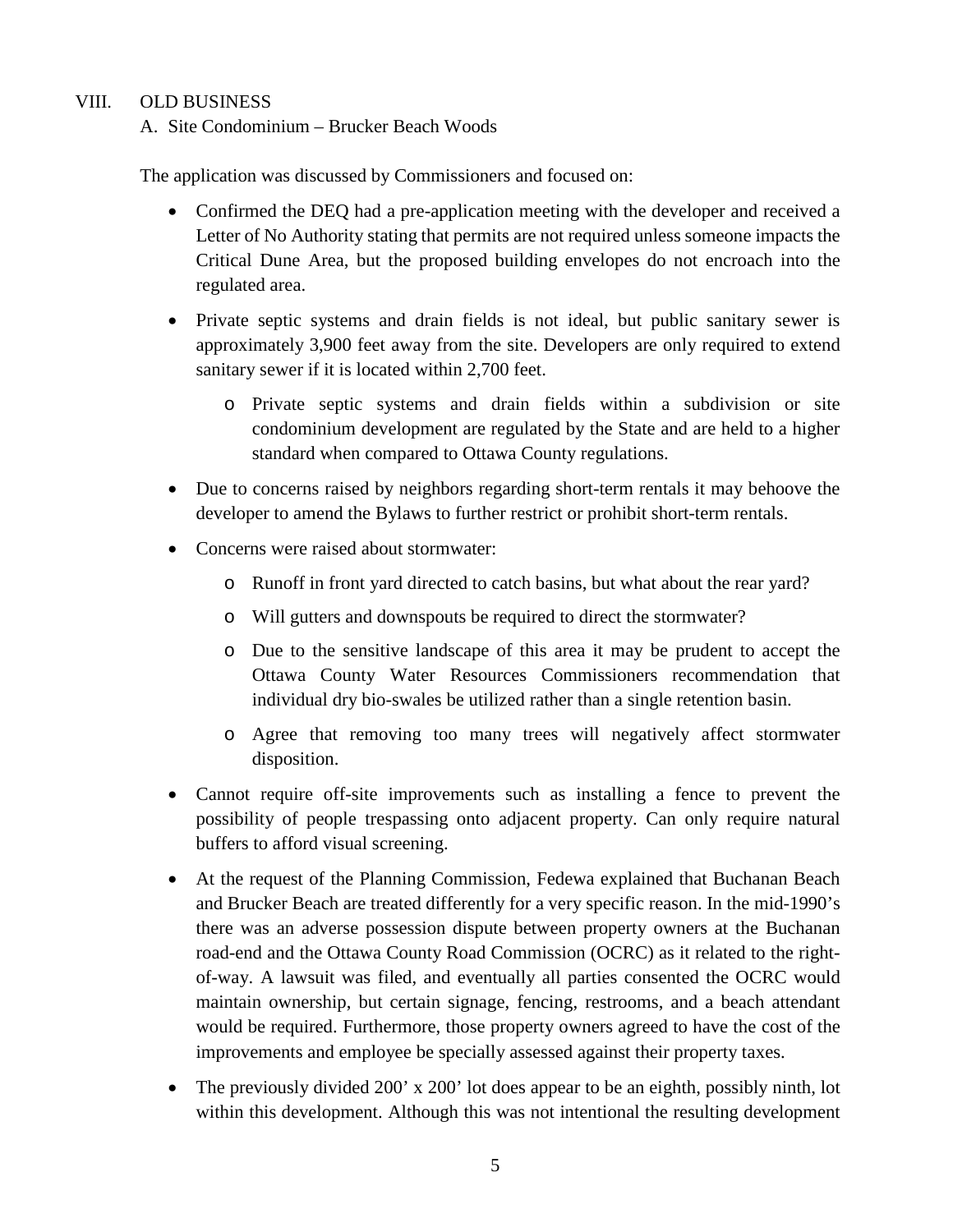would appear to violate the Zoning Ordinance that requires Large Scale Developments (*8 or more lots*) to be constructed as a Planned Unit Development.

**Motion** by Kieft, supported by Chalifoux, to **table** the Brucker Beach Woods Site Condominium application, and direct the applicant to make the following revisions:

- 1. Utilize dry bio-swales as the method of stormwater disposition, rather than a single retention basin.
- 2. Reduce the number of lots, so only 7 properties utilize the proposed road to eliminate the appearance of a Planned Unit Development violation.
- 3. Incorporate a 25' undeveloped natural buffer around the property to provide visual screening.
- 4. Add a sidewalk.
- 5. Amend Master Deed and/or Bylaws to require additional trees be preserved within the front and side yards.
- 6. Consider amending the Master Deed and/or Bylaws to restrict, or prohibit, short-term rentals.

# **Which motion carried unanimously.**

## IX. REPORTS

- A. Attorney Report None
- B. Staff Report None
- C. Other None

## X. EXTENDED PUBLIC COMMENTS ON NON-AGENDA ITEMS ONLY

- Don Lipinski 14579 South Highland Drive
	- o Still has concerns about cars parking on Brucker Street.
- Richard Cromwell 18008 Brucker Street
	- o Questioned how to obtain traffic counts.
		- LaMourie provided information about how, why, and when traffic counts are conducted.
- Suzanne Scholl 14315 Lakeshore Drive & 18002 Brucker Street
	- o Brucker Street is not a typical road. Needs "no parking" signs.
- Norman Barkeley 18005 Brucker Street
	- o Quality of life will change if this development is approved.